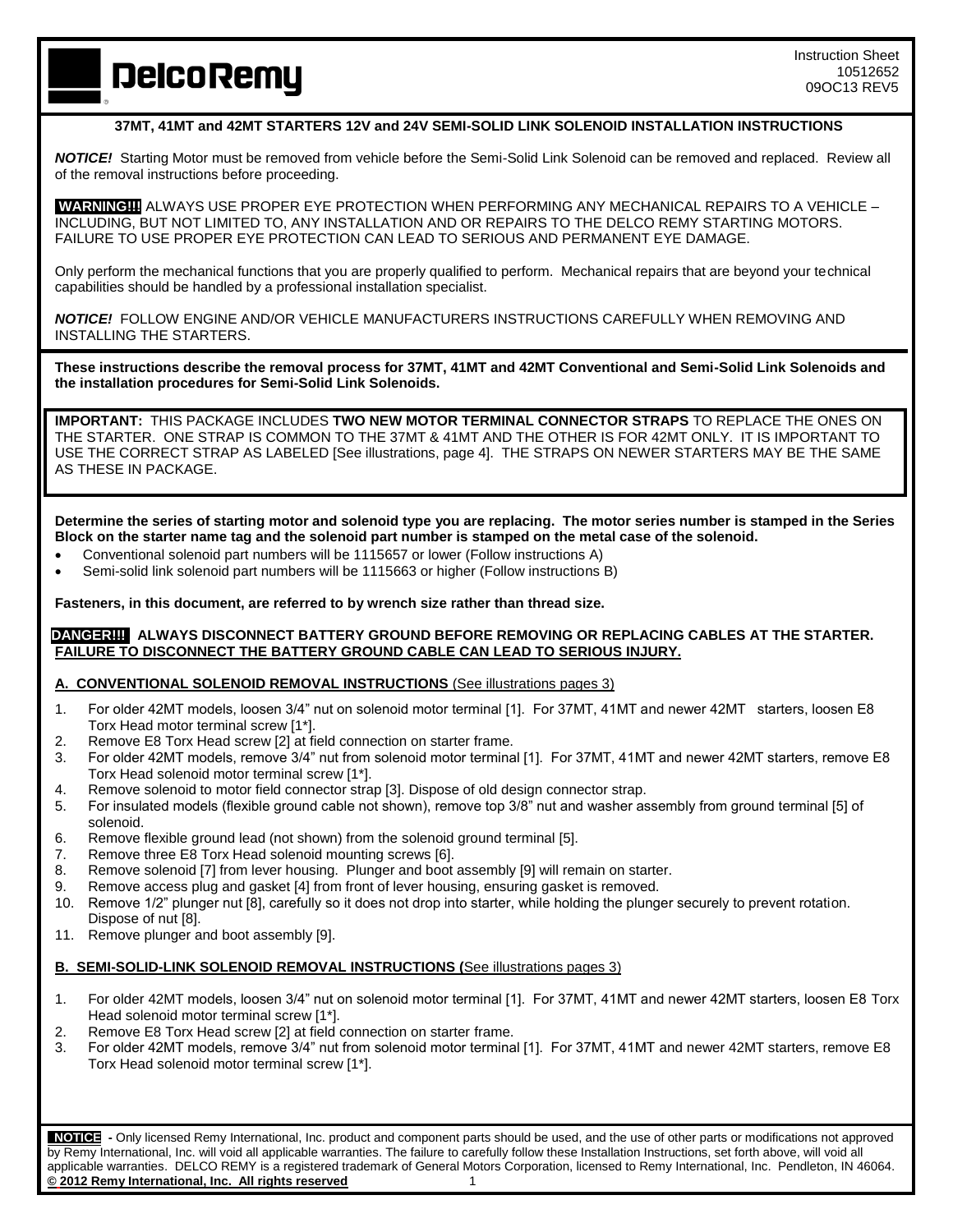- 1. Remove solenoid to starter field connector strap [3]. Dispose of old design connector strap.
- 2. For insulated models (flexible ground cable not shown), remove top 3/8" nut and washer assembly from ground terminal [5] of solenoid.
- 3. Remove flexible ground cable (not shown) from the solenoid ground terminal [5].
- 4. Remove access plug and gasket [4] from front of lever housing, ensuring gasket is removed.
- 5. Remove 1/2" plunger nut [8] by carefully following the steps outlined below. **Proper care must be exercised when completing this step to avoid personal injury and property damage. Also, to avoid overheating and possible damage to the solenoid, power should not be applied in excess of one minute.**
	- a) Solenoid must be energized for removal of 1/2" plunger nut [8] to prevent plunger from rotating and damaging the rubber boot. **DANGER!!! Ensure stamped metal connector strap [3] is disconnected to prevent motor from rotating.**
		- i. Check required voltage (12V or 24V) stamped on solenoid metal case to energize solenoid.
		- ii. Apply appropriate power (12V or 24V) to solenoid between switch "S" [12] (positive lead) and ground [5] (negative lead) terminals. Seat the plunger by simultaneously pushing on 1/2" plunger nut [8]. **Note:** 24 volts can be obtained by connecting two 12V batteries in series.
	- b) Remove 1/2" plunger nut [8] carefully, so it does not drop into motor, and dispose.
	- c) **Remove power immediately after nut is removed.**
- 9. Remove three E8 Torx Head solenoid mounting screws [6].
- 10. Remove complete solenoid [7] and plunger assembly from lever housing.

# **C. SEMI-SOLID LINK SOLENOID INSTALLATON INSTRUCTIONS (**See illustrations pages 3)

#### **Using replacement semi-solid link solenoid:**

- 1. Slide solenoid over lever housing register [10].
- 2. Orient solenoid so that the flat flange on solenoid metal case aligns with flat flange on the housing.
- 3. Verify that the plunger rod [11] is inside the shift lever guide.
- 4. Install three E8 Torx Head solenoid mounting screws [6] and torque to **14.1-21.5 Nm (125-190 lb in).**
	- 5. Install a new 1/2" plunger nut [8] by hand finger tight. **Use of force can rotate the plunger and damage the rubber boot.**
- 6. Check and adjust pinion clearance**. Proper care must be exercised when completing this step to avoid personal injury and property damage. Also, to avoid overheating and possible damage to the solenoid, power should not be applied in excess of one minute.**
	- a) Solenoid must be energized to prevent plunger from rotating and damaging the rubber boot while tightening plunger nut [8] to adjust pinion clearance. **DANGER!!! Ensure stamped metal connector strap [3] is disconnected to prevent motor from rotating.**
		- i. Check required voltage (12V or 24V) stamped on the solenoid metal case.
		- ii. Apply appropriate power (12V or 24V) to solenoid between switch "S" [12] (positive lead) and ground [5] (negative lead) terminals. Seat the plunger by simultaneously pushing on 1/2" plunger nut [8]. **Note:** 24 volts can be obtained by connecting two 12V batteries in series.
	- b) Adjust 1/2" plunger nut [8] to obtain correct distance between the pinion face [13] and the inside of the machined surface of the nose housing [14]. **This distance must conform to the product specifications in order for the starter to function properly.** While measuring, apply slight pressure against the pinion [13] to take the slack out.
		- i. On 37MT models, the required distance is between 0.01" and 0.07".
		- ii. On 41MT models, the required distance is between 0.15" and 0.21".
		- iii. On 42MT models, the required distance is between 0.328" and 0.390".
	- c) **Disconnect power immediately after pinion is properly adjusted.**
- 7. Install access plug and gasket [4] to front of lever housing and tighten to a minimum of **8.1 Nm (72 lb in).**
- 8. Install solenoid-to-motor field connector strap [3], using correct strap (See strap illustrations, page 3).
	- a) Install E8 Torx Head field terminal screw [2] on starter frame finger tight.
	- b) Install E8 Torx Head screw on solenoid motor terminal [1\*] finger tight.
	- c) Tighten E8 Torx Head screw [1\*] at solenoid motor terminal to **8.5-10.7 Nm (75-95 lb in).**
	- d) Tighten E8 Torx Head screw [2] at starter frame to **8.5-10.7 Nm (75-95 lb in).**
- 9. For insulated models, remove top 3/8" nut and washer assembly from solenoid ground terminal [5] and install flexible ground cable (not shown on illustrations).
- 10. Install 3/8" ground terminal nut and washer assembly [5] and tighten to **1.8-4.3 Nm (16-38 lb in).**
- 11. Check motor for proper function before installation.

# **SOLENOID ILLUSTRATIONS**

**Technical support: USA 800 854 0076, Mexico 01 800 000 7378, Brazil 0800 703 3526, South America 55 11 2106 6510 or visit delcoremy.com**

**NOTICE -** Only licensed Remy International, Inc. product and component parts should be used, and the use of other parts or modifications not approved by Remy International, Inc. will void all applicable warranties. The failure to carefully follow these Installation Instructions, set forth above, will void all applicable warranties. DELCO REMY is a registered trademark of General Motors Corporation, licensed to Remy International, Inc. Pendleton, IN 46064. **© 2012 Remy International, Inc. All rights reserved** 2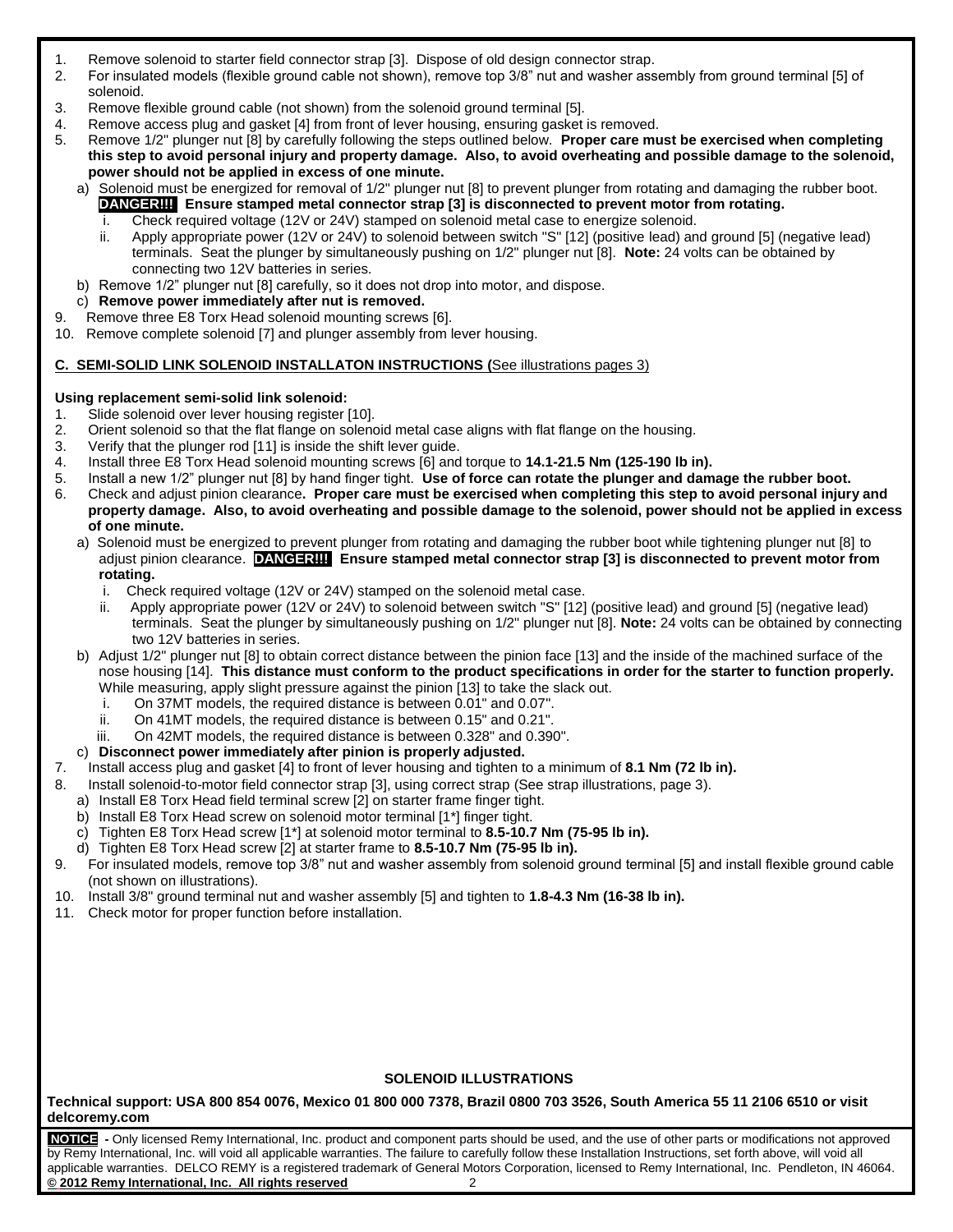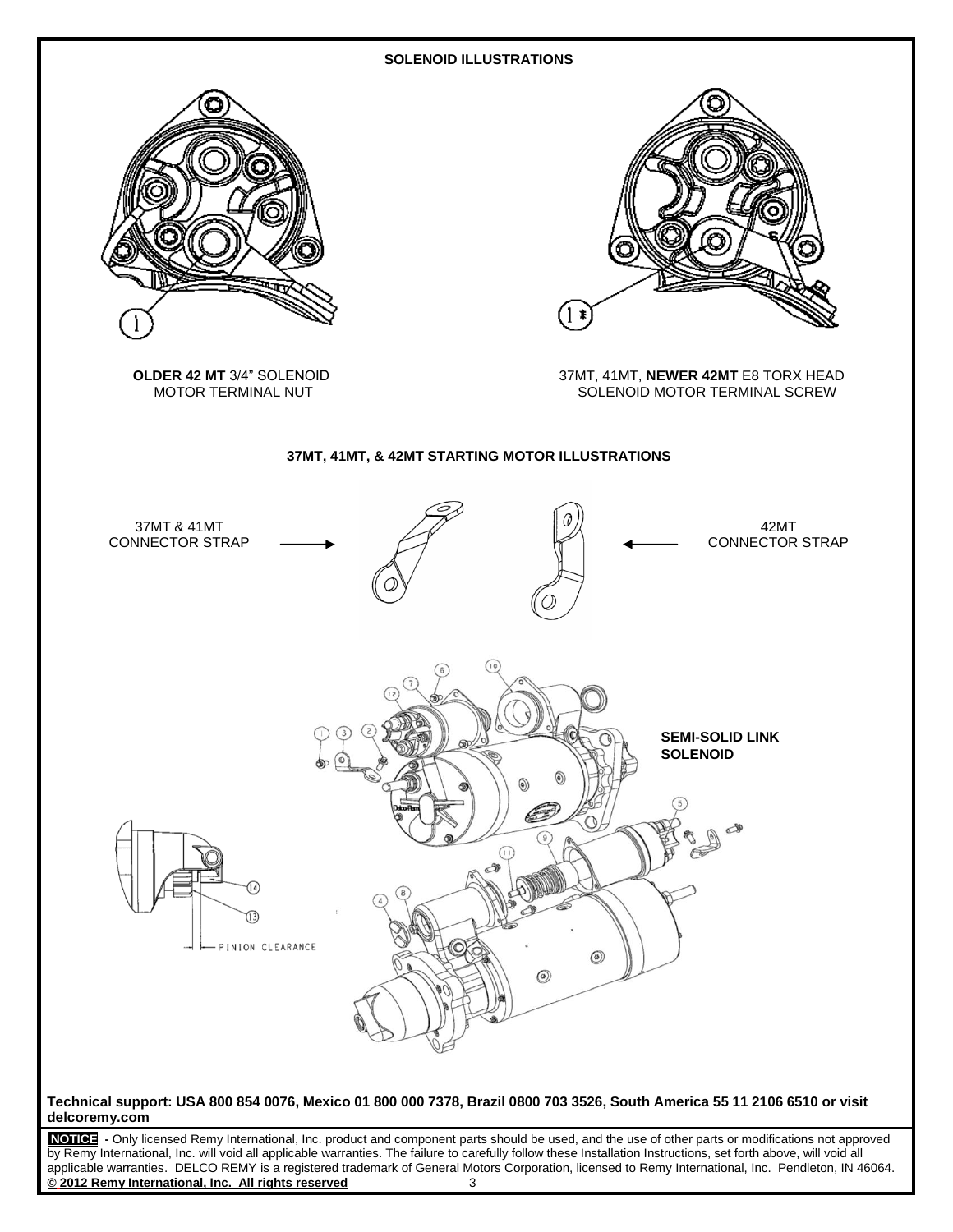**DelcoRemy** 

# **INSTRUCCIONES DE INSTALACIÓN PARA SOLENOIDES TIPO SEMI-SÓLIDO EN MARCHAS 37MT, 41MT Y 42MT EN 12V & 24V**

**¡NOTA!** La marcha o motor de arranque debe ser removido antes que el solenoide de tipo semisólido sea removido. Revise todas las instrucciones para removerlo antes de proceder.

**PRECAUCIÓN!!!!**SIEMPRE USE PROTECCIÓN OCULAR ADECUADA CUANDO REALICE CUALQUIER REPARACIÓN MECÁNICA AL VEHÍCULO – INCLUYENDO, CUALQUIER INSTALACIÓN Ó REPARACIÓN A LAS MARCHAS DELCO REMY. LA FALTA DE PROTECCIÓN OCULAR ADECUADA PUEDE OCASIONAR SERIOS DAÑOS Ó DAÑO PERMANENTE A LOS OJOS.

Solo realice las funciones mecánicas en las cuales usted esta propiamente calificado para realizar. Las reparaciones mecánicas que están fuera de sus habilidades técnicas deberán ser realizadas por un profesional ó especialista de instalación.

**¡NOTA!** SIGA CUIDADOSAMENTE LAS INSTRUCCIONES DEL FABRICANTE DEL MOTOR Ó EL VEHÍCULO CUANDO REMUEVA O INSTALE LA MARCHA.

Estas instrucciones describen el proceso para remover el solenoide de tipo convencional y de enlace semi-sólido para marchas 37MT, 41MT & 42MT así como el procedimiento de instalación para solenoides de enlace semi-sólido.

**IMPORTANTE:** ESTE PAQUETE INCLUYE **DOS NUEVOS CONECTORES "TERMINAL MOTOR"** PARA REMPLAZAR LOS QUE TIENE LA MARCHA. UNO DE LOS CONECTORES ES COMÚN PARA MARCHAS 37MT & 41MT Y EL OTRO ES SOLAMENTE PARA MARCHAS 42MT. ES IMPORTANTE USAR EL CONECTOR CORRECTO SEGÚN SE ILUSTRA [Ver ilustración, página 4]. LOS CONECTORES EN LAS MARCHAS ACTUALES PUEDEN IGUALES A LOS QUE SE INCLUYEN EN ESTE PAQUETE.

**Determine la serie del motor de arranque ó marcha y el tipo de solenoide que está remplazando. La serie del motor de arranque está estampada en la placa de identificación de la marcha y el número de parte del solenoide está estampado en el cuerpo metálico del solenoide.**

- Para Solenoides Convencionales con Número de Parte 1115657 ó menores (Siga las instrucciones A)
- Para Solenoides de Enlace Semi-sólido con Número de Parte 1115663 ó Mayores (Siga las Instrucciones B)

**La tornillería en este documento esta referenciada a la medida de las herramientas, no por la medida de sus roscas. Peligro!!!** Antes de remplazar el solenoide, el motor de arranque deberá estar completamente removido y desconectado del vehículo. Desconecte el cable negativo (-) de la batería antes de manipular las conexiones eléctricas de la marcha.

# **A. INSTRUCCIONES PARA REMOVER EL SOLENOIDE CONVENCIONAL** (Ver Ilustraciones pag. 6)

- 1. Para modelos anteriores de 42MT, afloje la tuerca 3/4" de la terminal motor del solenoide [1]. Para marchas 37MT, 41MT y 42MT Nuevas, Afloje el tornillo de cabeza E8 Torx de la terminal motor del solenoide [1\*].
- 2. Quite el tornillo de cabeza E8 Torx [2] del lado de la carcaza de la marcha.
- 3. Para modelos anteriores de 42MT, Quite la tuerca 3/4" de la terminal motor del solenoide [1]. Para Marchas 37MT, 41MT y 42MT nuevas, Quite el tornillo de cabeza E8 Torx de la terminal motor del solenoide [1\*].
- 4. Quite el conector terminal motor-carcaza [3]. Deseche el conector de diseño anterior.
- 5. Para modelos Aislados (Cable Flexible no mostrado), quite el ensamble de tuerca y roldana de 3/8" de la terminal de tierra del solenoide. [5]
- 6. Quite el cable de tierra flexible (no mostrado) de la terminal de tierra del solenoide.
- 7. Quite los 3 tornillos de montaje de cabeza E8 Torx del solenoide [6].
- 8. Quite el Solenoide [7] del alojamiento de la coraza. El embolo y cubre polvo [9] permanecerán en la marcha.
- 9. Quite el tapón de acceso y su empaque [4] de la parte frontal de la coraza, asegúrese de quitar el empaque.
- 10. Quite la tuerca de 1/2" del embolo [8], al mismo tiempo asegure el embolo para evitar que este gire, tenga cuidado de que la tuerca no caiga dentro de la marcha. Deseche la tuerca [8]. Es importante no reutilizar la tuerca.
- 11. Quite el ensamble de embolo y cubre polvo.[9].

#### **B. INSTRUCCIONES PARA REMOVER EL SOLENOIDE DE ENLACE SEMI-SÓLIDO** (Ver ilustraciones pag. 6)

- 1. Para Modelos anteriores de 42MT, afloje la tuerca 3/4" de la terminal motor del solenoide [1]. Para marchas 37MT, 41MT y 42MT Nuevas, Afloje el tornillo de cabeza E8 Torx de la terminal motor del solenoide [1\*].
- 2. Quite el tornillo de cabeza E8 Torx [2] del lado de la carcaza de la marcha.
- 3. Para modelos anteriores de 42MT, Quite la tuerca 3/4" de la terminal motor del solenoide [1]. Para Marchas 37MT, 41MT y 42MT nuevas, Quite el tornillo de cabeza E8 Torx de la terminal motor del solenoide [1\*].

**NOTA -** Solamente deben ser usados productos y componentes Remy Inc., el uso de otras partes o modificaciones no aprobadas por Remy Inc. anulará todas las garantías aplicables. No seguir cuidadosamente las instrucciones de instalaciones expuestas en este documento anulará todas las garantías aplicables.

Delco Remy<sup>®</sup> es una marca registrada de General Motors Corporation, autorizada bajo licencia a Remy Inc., Pendleton, IN 46064.

**© 2012 Remy Inc. Todos los derechos** 4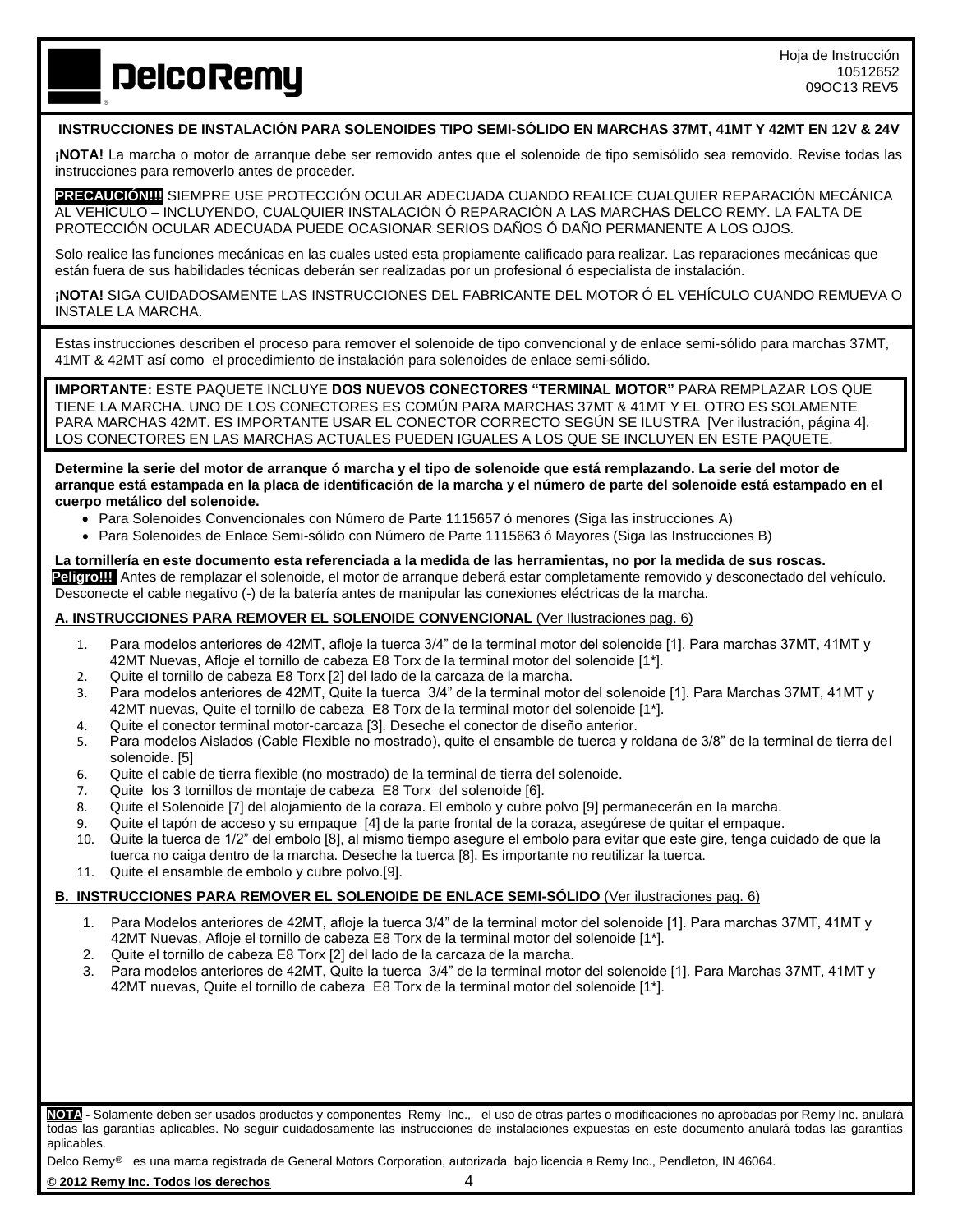- 4. Quite el conector terminal motor-carcaza [3]. Deseche el conector de diseño anterior.
- 5. Para modelos Aislados (Cable Flexible no mostrado), quite el ensamble de tuerca y roldana de 3/8" de la terminal de tierra del solenoide. [5]
- 6. Quite el cable de tierra flexible (no mostrado) de la terminal de tierra del solenoide.
- 7. Quite el tapón de acceso y su empaque [4] de la parte frontal de la coraza, asegúrese de quitar el empaque.
- 8. Quite la tuerca de 1/2" del embolo [8] siguiendo los pasos siguientes cuidadosamente. **Debe tener cuidado al realizar estos pasos para evitar daños a su persona ó daños al solenoide. También evite sobrecalentar y posiblemente dañar el solenoide, no deberá energizarse por más de un minuto.**
	- a) El solenoide deberá energizarse para quitar la tuerca de 1/2" del embolo [8] y evitar que el embolo gire y se dañe el cubre polvo **¡¡¡Peligro!!! Asegúrese de desconectar el conector de metal [3] para evitar que el motor gire.**
		- i. Verifique el voltaje requerido (12V o 24V) el voltaje esta estampado sobre el cuerpo metálico del solenoide.
		- ii. Aplique el voltaje adecuado (12V o 24V) al solenoide entre la terminal Switch "S" [12] (Terminal Positiva) y Tierra [5] (Terminal Negativa). Realice presión sobre la tuerca de 1/2" para asentar el embolo [8]. **Nota:** Pueden obtenerse 24 volts conectando dos 12V baterías en Serie.
	- b) Quite la tuerca de 1/2" del embolo [8] cuidadosamente evite que la tuerca caiga dentro de la marcha, y asegúrese de desecharla.

# c) **Quite el voltaje aplicado al solenoide inmediatamente después de quitar la tuerca.**

- 9. Quite los 3 tornillos de montaje de cabeza E8 Torx del solenoide [6].
- 10. Quite completamente el solenoide [7] y el ensamble del embolo de la coraza horquilla.

# **C. INSTRUCCIONES PARA INSTALAR EL SOLENOIDE DE ENLACE SEMI-SÓLIDO** (Ver ilustraciones Pag. 6)

# **Usando el reemplazo del solenoide de enlace semi-sólido:**

- 1. Deslice el solenoide sobre el registro de la coraza Horquilla [10].
- 2. Oriente el solenoide haciendo que las superficies planas del cuerpo del solenoide y la superficie metálica plana de la coraza horquilla estén alineadas.
- 3. Verifique que el vástago del embolo [11] está dentro de la guía de la horquilla.
- 4. Instale los tres tornillos de montaje del solenoide de cabeza E8 Torx [6] y apriete a un torque de 14.1-21.5 Nm (125-190 lb in).
- 5. Instale una tuerca nueva de 1/2" [8] y apriétela con las manos. **El uso de mayor fuerza puede rotar el embolo y dañar el cubre polvo.**
- 6. Verifique y ajuste el claro del piñón**. Debe tener cuidado al realizar estos pasos para evitar daños a su persona ó daños al solenoide. También evite sobrecalentar y posiblemente dañar el solenoide. No deberá energizarse por más de un minuto.**
	- a) El solenoide deberá estar energizado para evitar que el embolo gire y este dañe el cubre polvo cuando se está apretando la tuerca del embolo, [8] al ajustar el claro del piñón. **¡¡¡Peligro!!!! Asegúrese de desconectar el conector de metal [3] para evitar que el motor gire.**
		- i. Verifique el voltaje requerido (12V o 24V) el voltaje esta estampado sobre el cuerpo metálico del solenoide.
		- ii. Aplique el voltaje adecuado (12V o 24V) al solenoide entre la terminal Switch "S" [12] (Terminal Positiva) y Tierra [5] (Terminal Negativa). Realice presión sobre la tuerca de 1/2" para asentar el embolo [8]. **Nota:** Pueden obtenerse 24 volts conectando dos 12V baterías en Serie.
	- b) Ajuste la tuerca de 1/2" [8] para obtener la distancia correcta entre la cara del piñón [13] y la superficie interior maquinada de la coraza nariz [14]. **Esta distancia deberá estar dentro de especificación de acuerdo al producto para que la marcha funcione apropiadamente.** Al mismo tiempo que realiza la medición, apliqué presión contra el piñón [13] para eliminar el juego.
		- i. En Modelos 37MT, La distancia requerida es 0.01" a 0.07". ( 0.254mm a 1.778mm )
		- ii. En Modelos 41MT, La distancia requerida es 0.15" a 0.21". ( 3.81mm a 5.33mm )
		- iii. En Modelos 42MT, La distancia requerida es 0.328" a 0.390". ( 8.33mm a 9.906mm )
	- c) **Desconecte la energía del solenoide inmediatamente después de realizar el ajuste.**
- 7. Instale el tapón de acceso y el empaque [4] en la parte frontal de la coraza y apriete a un torque mínimo de 8.1 Nm (72 lb in).
- 8. Instale el conector de solenoide a la carcaza del motor [3], usando el conector apropiado (Ver Ilustraciones en la página 6).
	- a) Instale el tornillo de cabeza E8 Torx [2] en la carcaza del motor y apriete con la mano.
	- b) Instale el tornillo de cabeza E8 Torx en la terminal motor del solenoide [1\*] y apriete con la mano.
	- c) Apriete el tornillo de cabeza E8 Torx [2] de la carcaza del motor a un torque de 8.5-10.7 Nm (75-95 lb in).
	- d) Apriete el tornillo de cabeza E8 Torx [1\*] de la terminal motor del solenoide a un torque de 8.5-10.7 Nm (75-95 lb in).
- 9. Para modelos aislados, quite el ensamble de tuerca y roldana 3/8" de la terminal de tierra del solenoide [5] e instale el cable flexible de tierra (no mostrado en las ilustraciones).
- 10. Instale el ensamble de tuerca y roldana 3/8" en la terminal de tierra [5] y apriete a un torque de 1.8-4.3 Nm (16-38 lb in).
- 11. Verifique que el motor de arranque funcione adecuadamente antes de instalarlo.

#### **Asistencia Técnica: USA 800 854 0076, México 01 800 000 7378, Brasil 0800 703 3526, Sudamérica 55 11 2106 6510 o visite delcoremy.com**

**NOTA -** Solamente deben ser usados productos y componentes Remy Inc., el uso de otras partes o modificaciones no aprobadas por Remy Inc. anulará todas las garantías aplicables. No seguir cuidadosamente las instrucciones de instalaciones expuestas en este documento anulará todas las garantías aplicables.

Delco Remy<sup>®</sup> es una marca registrada de General Motors Corporation, autorizada bajo licencia a Remy Inc., Pendleton, IN 46064.

**© 2012 Remy Inc. Todos los derechos** 5